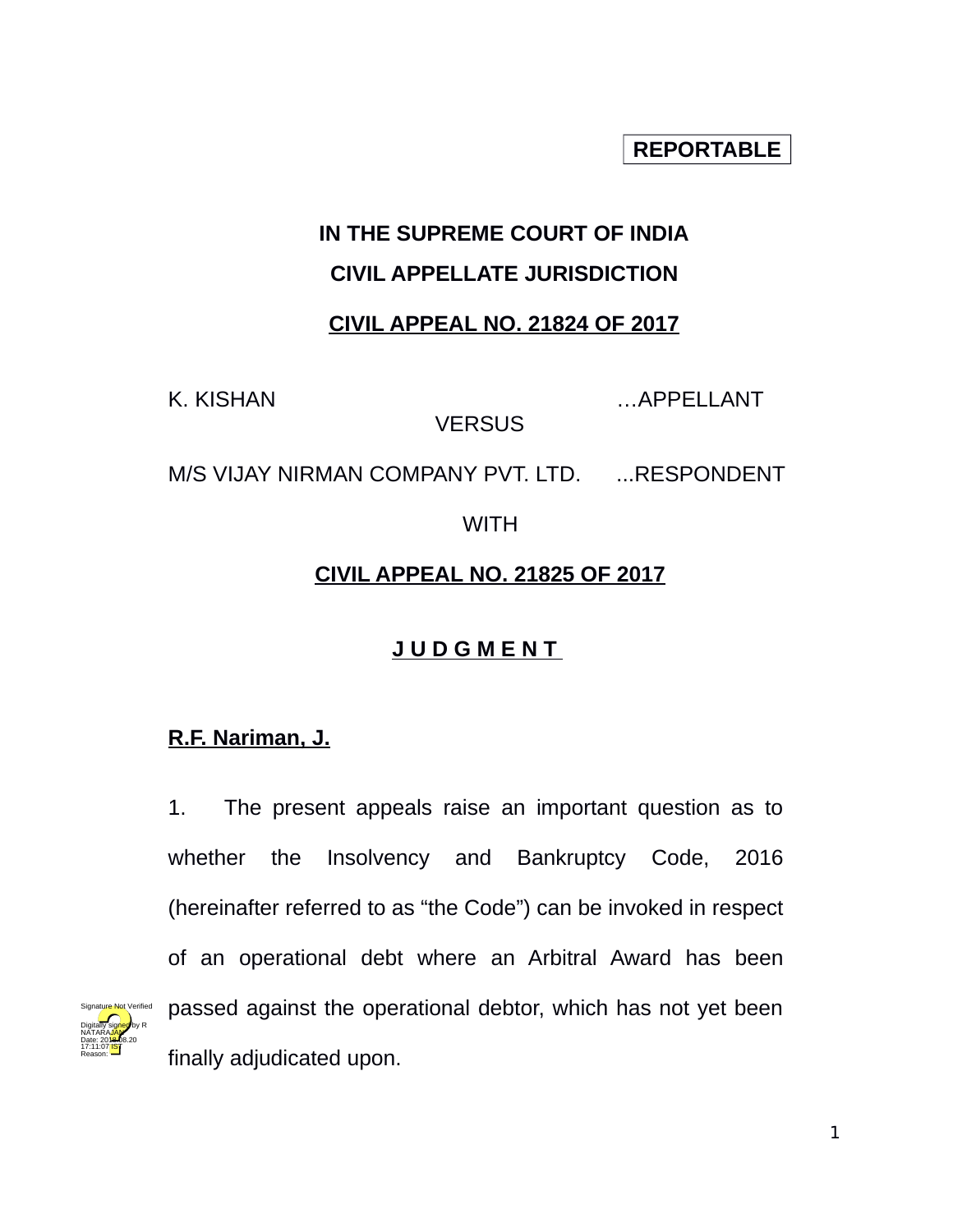2. The brief facts necessary to appreciate the controversy at hand are as follows:-

i) In the present case, M/s Vijay Nirman Company Pvt. Ltd. (the Respondent) entered into a sub-Contract Agreement with one M/s Ksheerabad Constructions Pvt. Ltd. (for short 'KCPL') on 01.02.2008, to undertake 50% of Section 2 work of 'Construction and widening of the existing two lane highway to four lanes on NH 67 at KM 190000 to KM 218215 admeasuring a total of 28.215 KM for and on behalf of KCPL.'

ii) Apart from this Agreement, a separate agreement of the same date was entered into between the said KPCL and one M/s SDM Projects Private Limited, Bangalore, as a result of which, a tripartite Memorandum of Understanding was entered into on 09.05.2008 between KCPL, M/s SDM Projects Pvt. Ltd. and the Respondent.

iii) During the course of the project, disputes and differences arose between the parties and the same were referred to an Arbitral Tribunal, which delivered its Award on 21.01.2017. One of the claims that was allowed by the said Award was in favour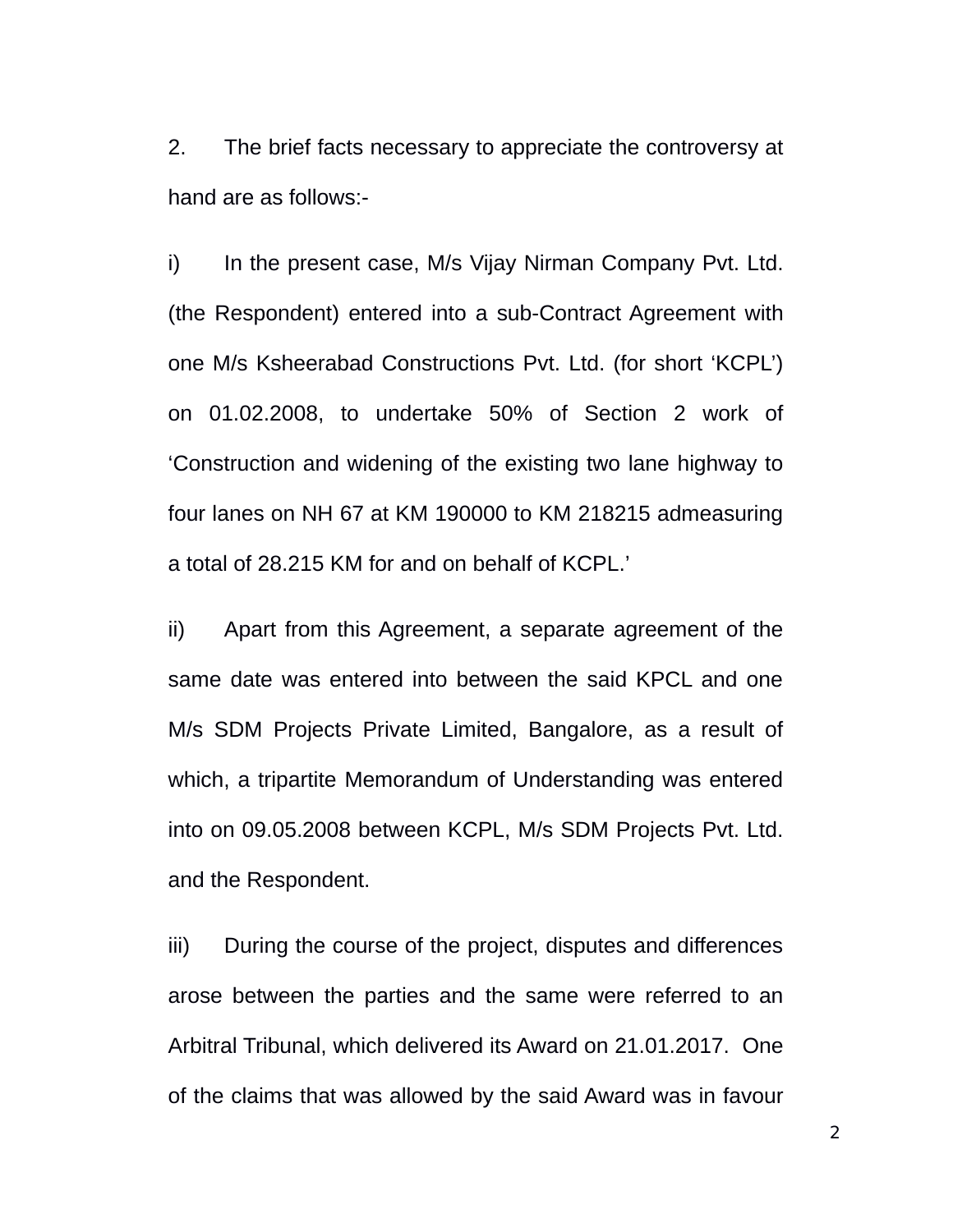of the respondent for a sum of Rs.1,71,98,302/- which arises out of certain interim payment certificates. Another claim that was allowed related to higher rates of payment in which a sum of Rs.13,56,98,624/- was awarded. Three cross claims that were made by the Respondent were rejected.

iv) It is pertinent to note that, at this stage, a notice dated 06.02.2017 was sent by the Respondent to KCPL to pay an amount of Rs. 1,79,00,166/-. This notice was stated to be a notice under Section 8 of the Code. Within 10 days, by a letter dated 16.02.2017, KCPL disputed the invoice that was referred to in the said notice, stating that the said amount was, in fact, the subject-matter of an arbitration proceeding, and as per KCPL's accounts, the Respondent was liable to pay larger amounts to them.

v) It may be noted that after the notice and reply, on 20.04.2017, a Section 34 petition was filed by KCPL under the Arbitration and Conciliation Act, 1996 (hereinafter referred to as "the Act") challenging the aforesaid Award. Needless to add,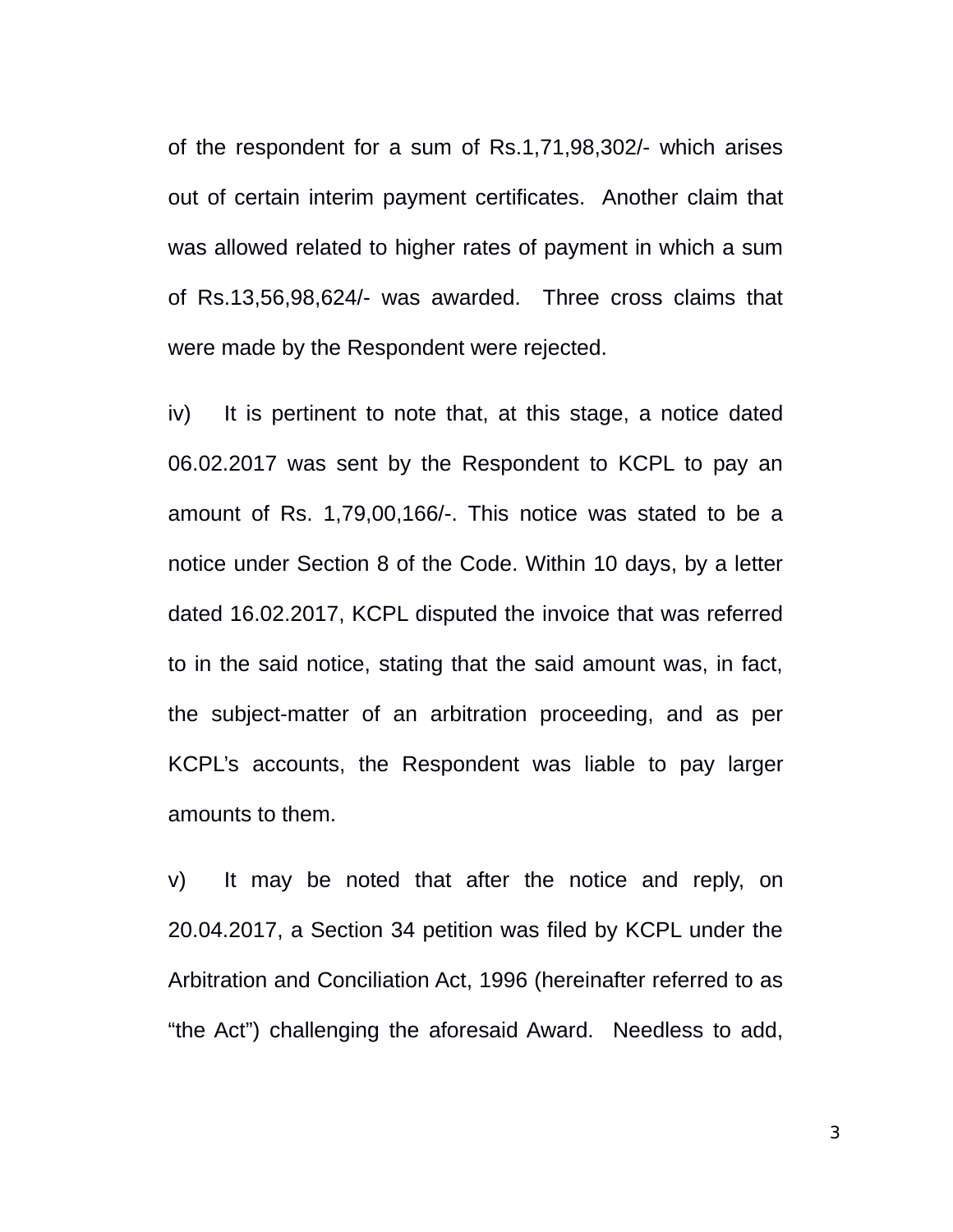this petition was filed within the period of limitation set down in Section 34(3) of the Act.

vi) It is only thereafter that a petition was filed under Section

9 of the Code, on 14.07.2017. In the gist of the case presented

to the National Company Law Tribunal ('NCLT'), it was clearly

stated as follows:-

"The above amount was included in the Statement of Claims filed before the Arbitral Tribunal duly constituted on 17.8.2014 along with other claims. The Tribunal gave its award on 21.1.2017 and upheld the above claim of VNCPL and awarded the above amount in favour of VNCPL and against KCPL. (Award copy enclosed)

Thus, the above amount has become an 'Operational Debt' to be paid by the corporate debtor M/s KCPL as defined u/Sec. 3(11) of the I&B Code 2016.

A notice in Form-3 U/Sec. 8(1) of the I&B Code 2016 has already been served on the Corporate Debtor, M/s KCPL and a reply received from KCPL is also enclosed herewith for ready reference."

In the Counter Affidavit before the NCLT, it was stated:

"10. I respectfully submit that the case of the petitioner in short is that since an award has been passed against the respondent here in an arbitration proceeding, though a petition U/Sec 34 of the Arbitration and Conciliation Act, has been filed by the respondent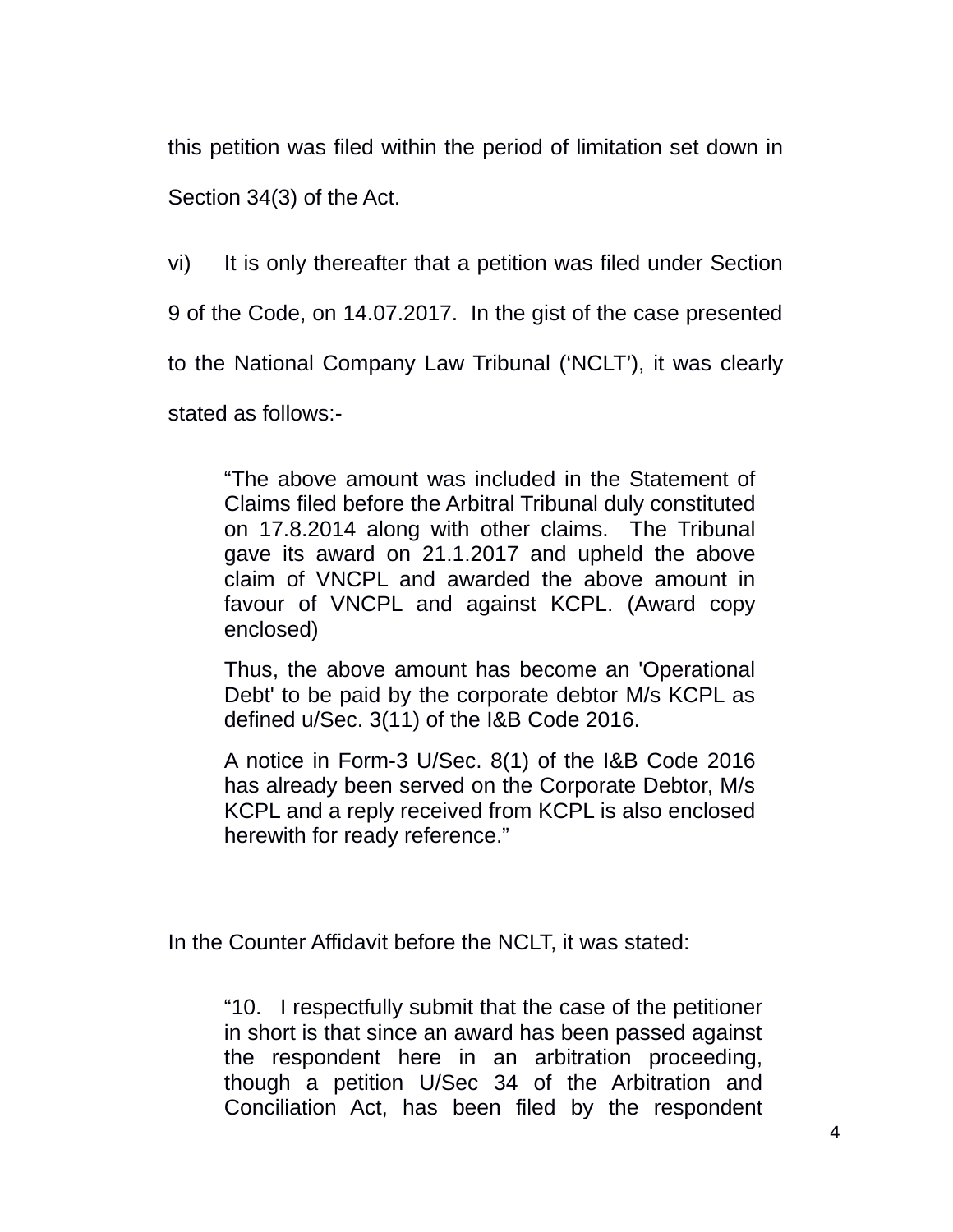before the competent court challenging the award the present application is maintainable U/Sec. 9 of the code though the respondent had raised a dispute in its replies dated 06-02-2017 & 05-06-2017 to the notice issued U/Sec.8(2) of the code by the applicant.

11. I respectfully submit that a dispute had been raised by the respondent company even before the present application has been filed, in the arbitration proceedings by way of a counter claim and presently the same is sub judice before the Hon'ble Commercial Court cum XXIV Additional Chief Judge, City Civil Court at Hyderabad in petition filed U/Sec. 34 of the Act. Copy of the section 34 application filed and pending before the Hon'ble Court is enclosed herewith as Annexure R-6."

vii) The NCLT, by its order dated 29.08.2017, referred to the aforestated facts, and also referred to the fact that the Award which was challenged under Section 34 specifically stated that learned counsel for the first Respondent (i.e. the corporate debtor) was fair enough to admit that the claimant is entitled to the said sum of Rs.1,71,98,302/-. According to the NCLT, the fact that a Section 34 petition was pending was irrelevant for the reason that the claim stood admitted, and there was no stay of the Award. For these reasons, therefore, the Section 9 petition was admitted.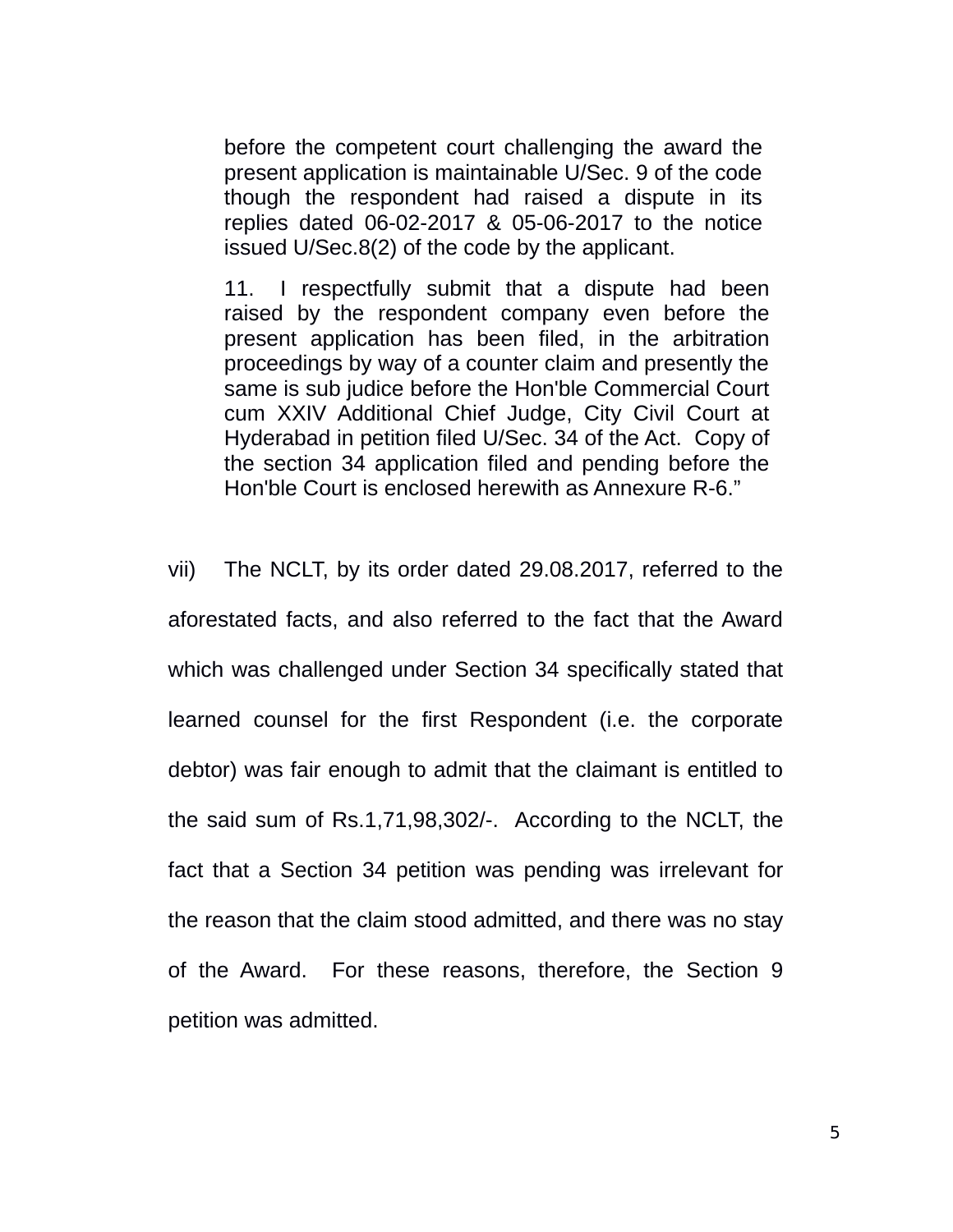viii) An appeal filed to the Appellate Tribunal met with the same fate, as according to the Appellate Tribunal, the nonobstante clause contained in Section 238 of the Code would override the Arbitration Act. Also, according to the Appellate Tribunal, since Form V of Part 5 of the Insolvency & Bankruptcy (Application to Adjudicating Authority) Rules, 2016 requires particulars of an order of an arbitral panel adjudicating on the default, this would have to be treated as "a record of an operational debt", as a result of which the petition would have to be admitted, as was correctly done by the NCLT. The appeal was, accordingly, dismissed.

3) Mr. Gourab Banerji, learned Senior Advocate, appearing on behalf of the appellant has relied upon certain observations made in our judgment in *Mobilox Innovations Private Limited* vs. *Kirusa Software Private Limited*, (2018) 1 SCC 353 and argued that the object of the Code is not to replace debt adjudication and enforcement under other Acts including the Arbitration Act, 1996. He has relied, in particular, on para 51 under which, according to him, the moment there is a real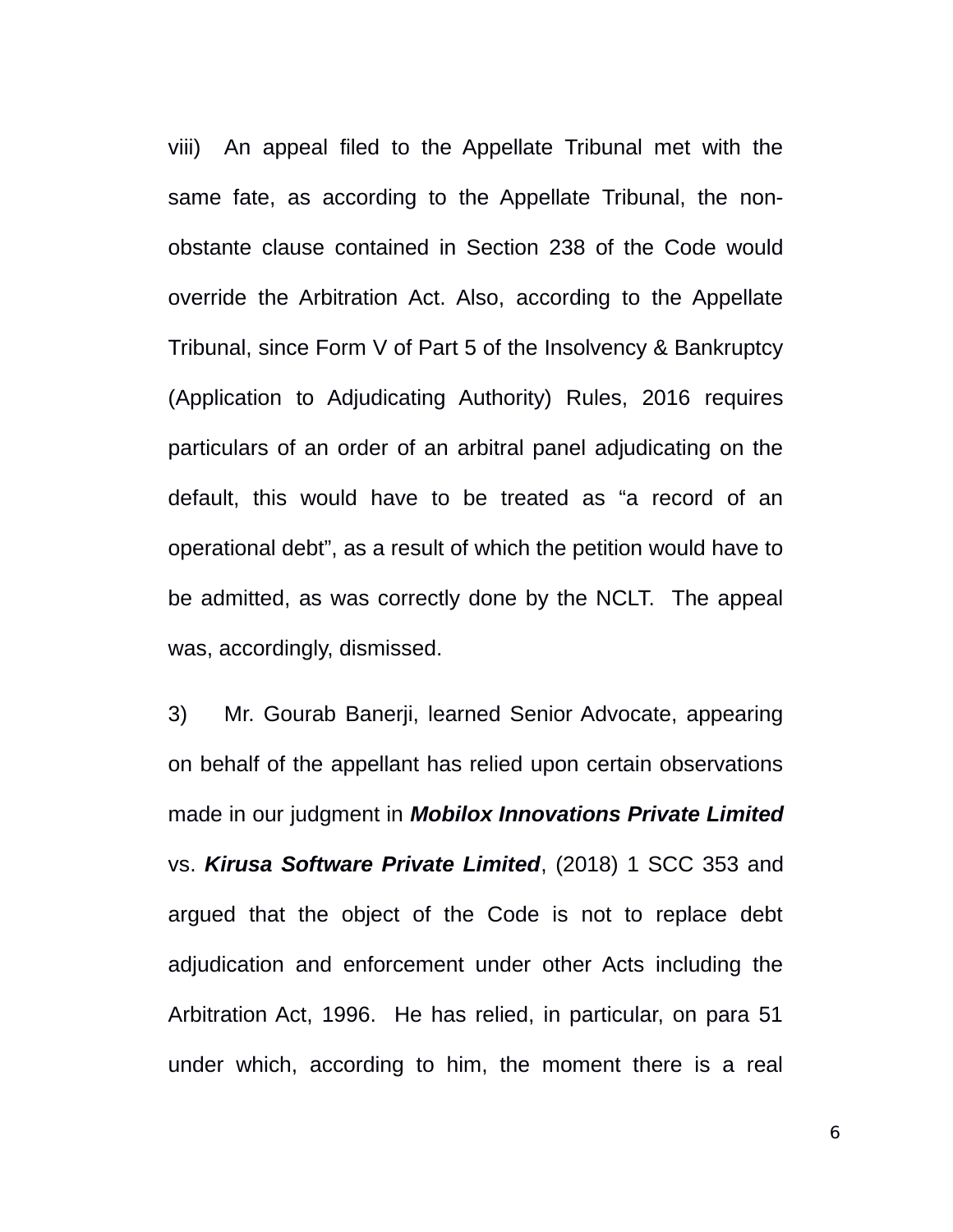dispute between the parties, which need not be a "*bona fide* dispute" which is likely to succeed in point of law, the Insolvency Code cannot be applied. In the present case, according to him, the very fact that a Section 34 petition is pending is reflective of a real dispute between the parties, which was pre-existing, and which culminated in an Arbitral Award which has yet to attain finality. Also, according to the learned Senior Advocate, the cross-claims that were rejected by the learned Arbitral Tribunal far exceeded the amounts awarded against his client, and if any one of them were to be held to be wrongly dismissed, in particular, counter claim No.3 of Rs. 19,88,20,475/-, it is obvious that his client would not owe any sum of money to the operational creditor. He also relied upon certain judgments, which we will discuss later. To further buttress his submissions, he argued that all that is necessary is that there be a dispute in some form which would include cross claims made by the corporate debtor against the operational creditor. According to him, the Appellate Tribunal was wholly in error in applying Section 238 of the Code as, according to Mr. Banerji, there is nothing inconsistent between the adjudication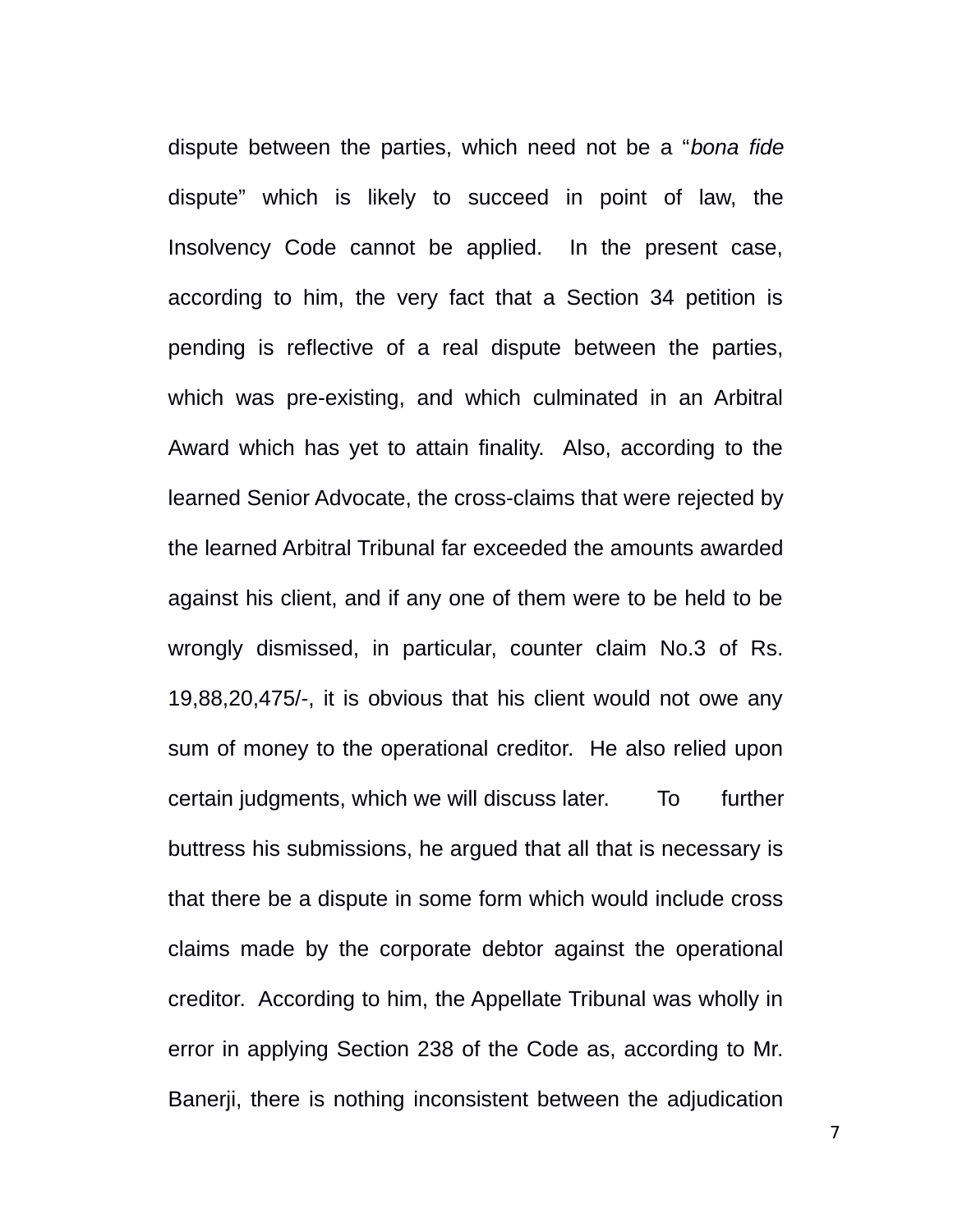and enforcement process under the Arbitration Act and the application of Sections 8 & 9 of the Code. In fact, according to the learned Senior Advocate, the fact of pending proceedings, whether they be proceedings culminating in an Award, or challenge proceedings thereafter, would, in fact, show that there is a dispute insofar as an operational debt that is stated to be owed, and that therefore, the Arbitration Act can be relied upon for this purpose, there being nothing inconsistent between it and the Code.

4) Dr. P.V. Amarnadha Prasad, learned Advocate, appearing on behalf of the respondent has argued in reply that according to the law in the United Kingdom, and Practice Directions thereunder, an insolvency process does not get stultified because an application to set aside the judgment, order or decision is pending in an appeal or otherwise. He also referred to the law in Singapore, and relied upon a judgment of the Singapore High Court to the effect that once it is found that there is a primary adjudication between the parties which indicates the existence of a debt, any further dispute which may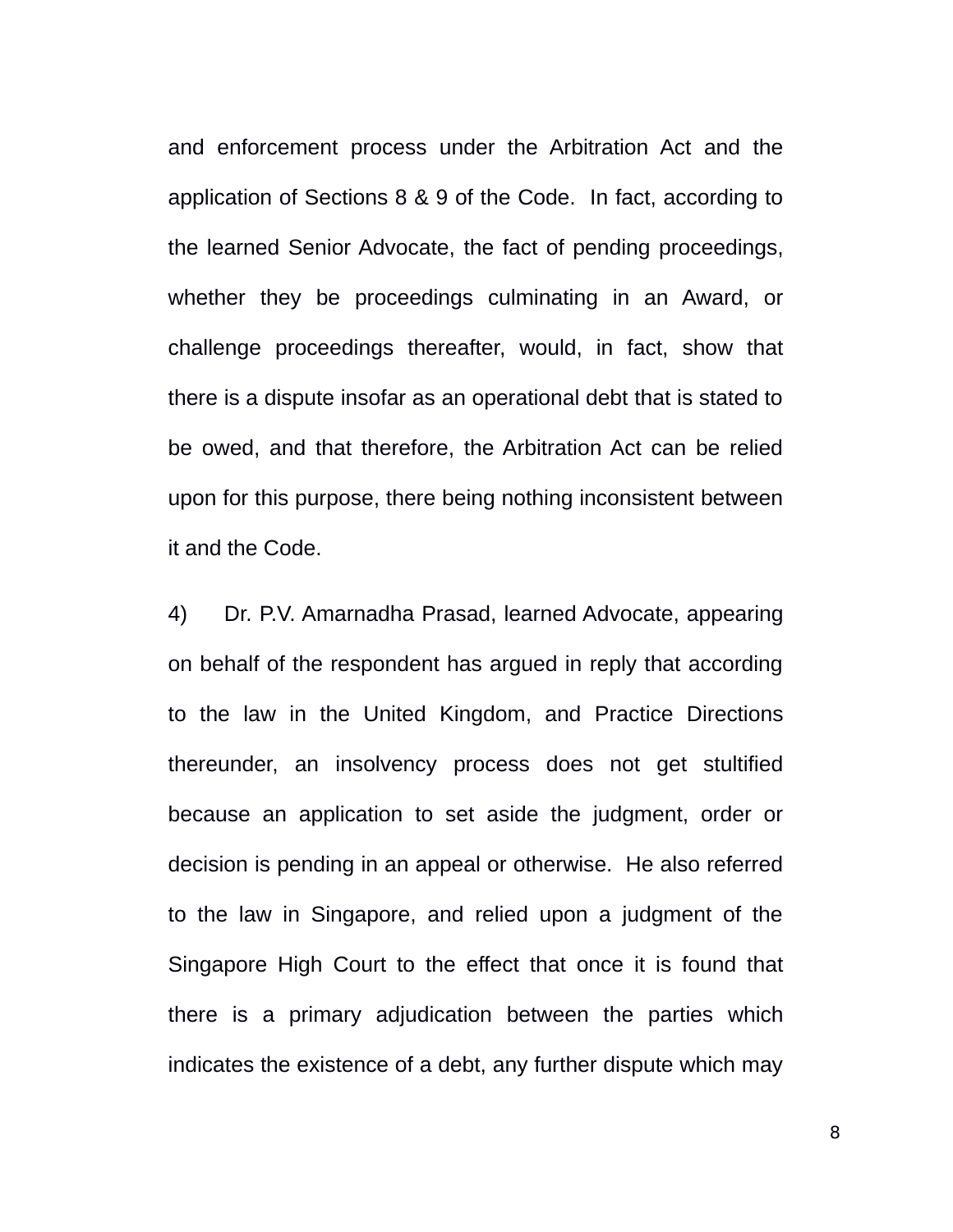be pending in appeal or otherwise over the debt could not be said to be *bona fide* disputed by the debtor. According to him, the Appellate Tribunal was absolutely correct in applying Section 238 of the Code, as there would be a direct inconsistency between the application of the Code and a Section 34 proceeding which was said to be pending, and which, according to him, was not relevant in view of the law that he has cited.

5) Having heard learned counsel for both parties, it is important to first advert to Section 9(5) of the Code which states as follows:-

"**9(5)** The Adjudicating Authority shall, within fourteen days of the receipt of the application under sub-section (2), by an order-

(i) admit the application and communicate such decision to the operational creditor and the corporate debtor if,-

> (a)the application made under sub-section (2) is complete;

> (b) there is no repayment of the unpaid operational debt;

> (c) the invoice or notice for payment to the corporate debtor has been delivered by the operational creditor;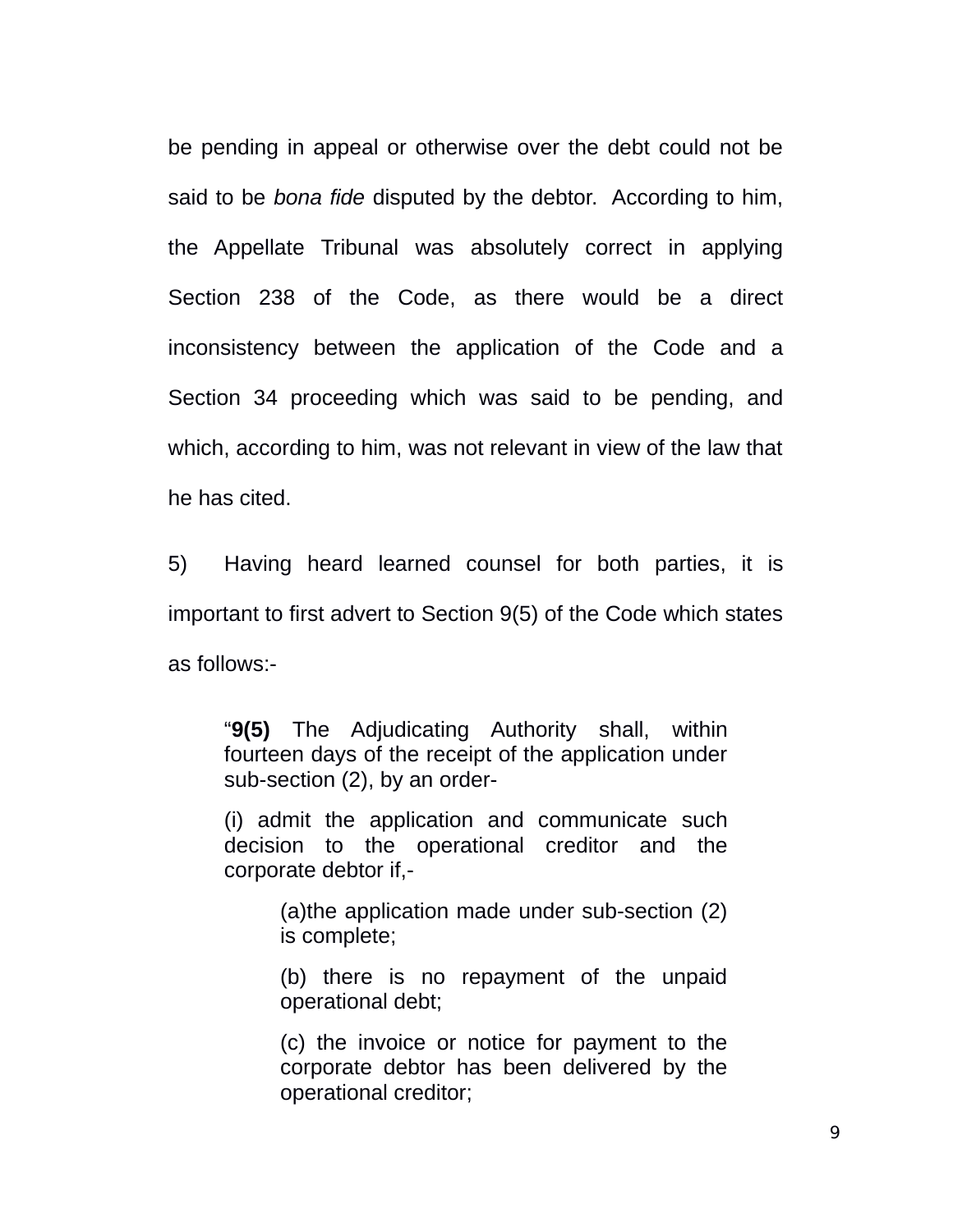(d) no notice of dispute has been received by the operational creditor or there is no record of dispute in the information utility; and

(e) there is no disciplinary proceeding pending against any resolution professional proposed under sub-section (4), if any.

(ii) reject the application and communicate such decision to the operational creditor and the corporate debtor, if-

> (a) the application made under sub-section (2) is incomplete;

> (b) there has been repayment of the unpaid operational debt;

> (c) the creditor has not delivered the invoice or notice for payment to the corporate debtor;

> (d) notice of dispute has been received by the operational creditor or there is a record of dispute in the information utility; or

> (e) any disciplinary proceeding is pending against any proposed resolution professional:

Provided that Adjudicating Authority, shall before rejecting an application under sub-clause (a) of clause (ii) give a notice to the applicant to rectify the defect in his application within seven days of the date of receipt of such notice from the adjudicating Authority."

A reading of Section 9(5)(ii)(d) would show that an application

under Section 8 must be rejected if notice of a dispute has been

received by the operational creditor. In the present case, it is

clear on facts that the entire basis for the notice under Section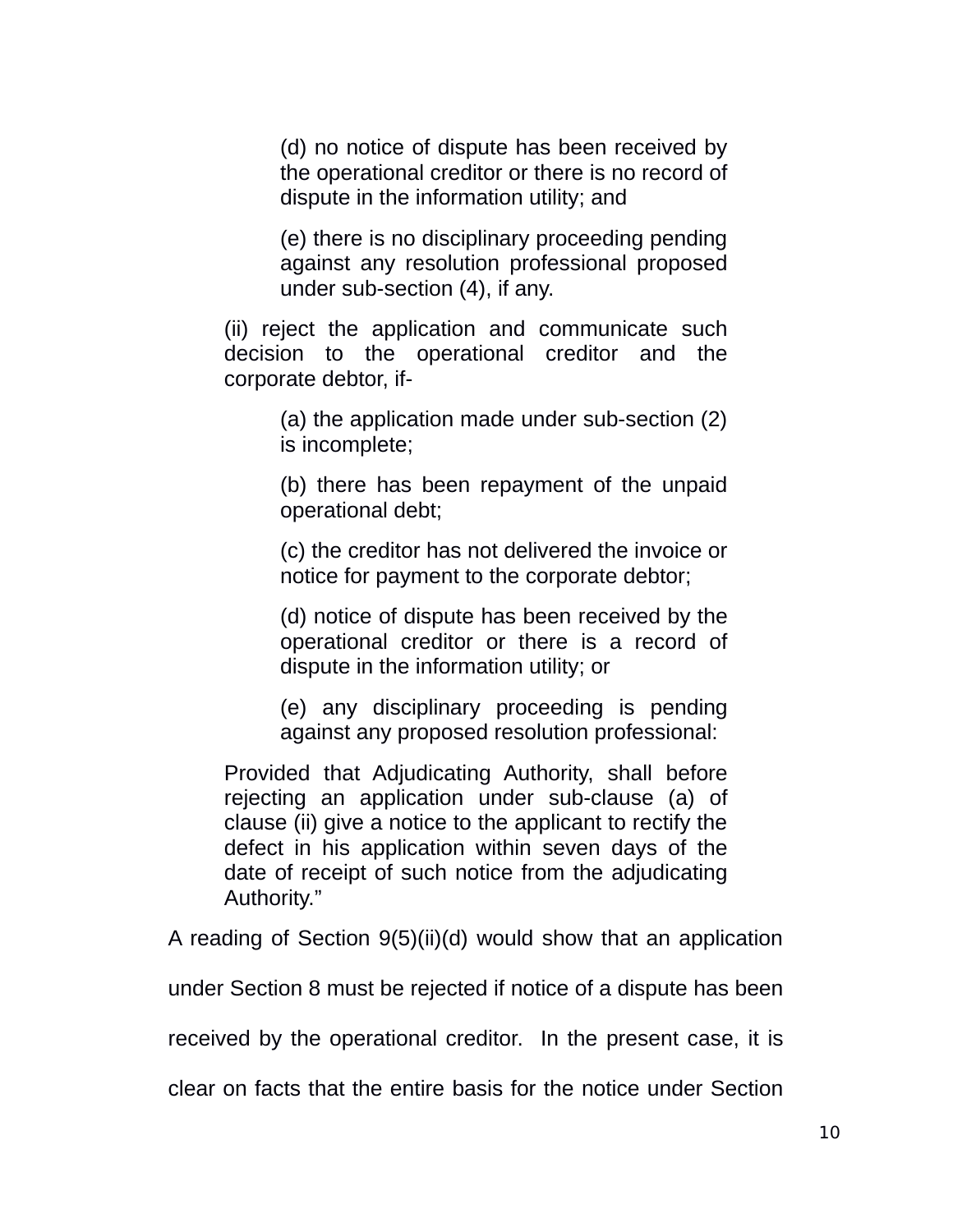8 of the Code is the fact that an Arbitral Award was passed on 21.07.2017 against the Appellant. As has been pointed out by us, this clearly appears from the gist of the case that was filed along with the insolvency petition. The fact that the reply of 16.02.2017 to the notice given under Section 8 was within 10 days, and raised the existence of a dispute, also cannot be doubted.

6) However, learned counsel appearing on behalf of the Respondent strongly relied on the fact that this is not an ordinary case inasmuch as the amount of Rs.1.71 Crores which was awarded was admitted by Mr. Banerji's client in the arbitral proceedings to be a debt due, and that this being so, there can be no dispute regarding the same. We are afraid that we are unable to agree. As was correctly pointed out by Mr. Banerji, counter claims for amounts far exceeding this were rejected by the learned Arbitral Tribunal, which rejection is also the subjectmatter of challenge in a petition under Section 34 of the Act. It is important to note that unlike counter claim Nos. 1 and 2, which were rejected by the Arbitral Tribunal for lack of evidence,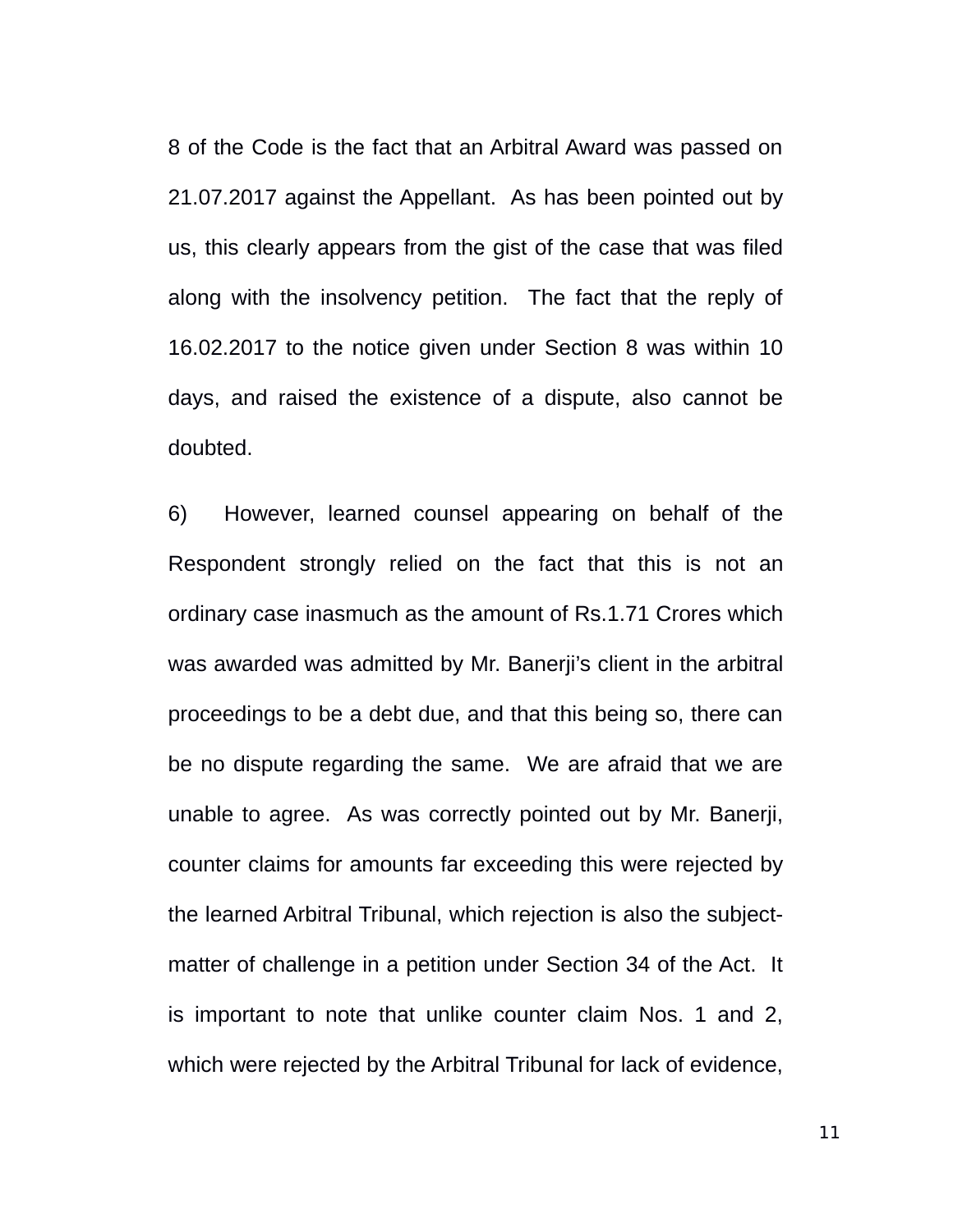counter claim No.3 which amounts to Rs.19,88,20,475/ was rejected on the basis of a price adjustment clause on merits. Therefore, it is difficult to say at this stage of the proceedings, that no dispute would exist between the parties.

7) Our recent judgment in *Mobilox Innovations (supra)* throws considerable light on the issue at hand. While referring to the legislative history of the Code, this Court referred to the Legislative Guide on Insolvency Law of the United Nations Commission on International Trade Law. One of the things the Legislative Guide spoke about was whether the debt is subject to a legitimate dispute or set-off, in an amount equal to or greater than the amount of the debt. Another thing spoken of was that improper use of the insolvency process would occur in cases where a creditor uses insolvency as an inappropriate substitute for debt enforcement procedures, even though they may not be well developed. (see para 13 of the judgment)

8) The Notes on Clauses annexed to the Bill of the Insolvency Code were also referred to by this Court in para 27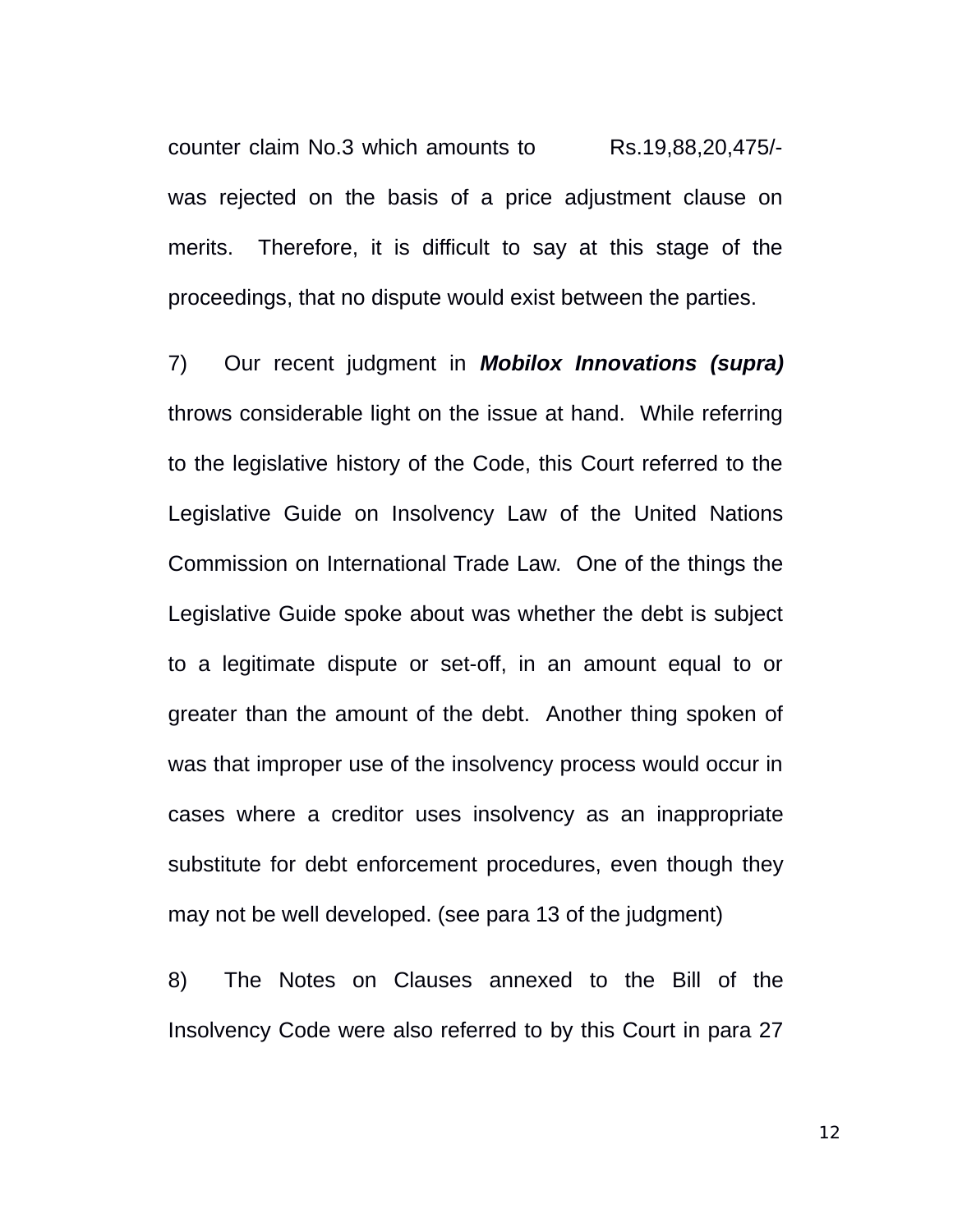of the judgment. The important sentence in these Notes on Clauses needs to be reproduced, which is done herein below:-

"This ensures that operational creditors, whose debt claims are usually smaller, are not able to put the corporate debtor into the insolvency resolution process prematurely or initiate the process for extraneous considerations."

9) This Court also noticed that the original Bill which ultimately became the Code had the expression "*bona fide* dispute" contained in an inclusive definition. It is significant to note that by the time the Code was enacted the expression "*bona fide*" was dropped. (See para 32 of the judgment)

10) After referring to Section 8, the judgment went on to hold that what is important is that the existence of the dispute and/or a suit or arbitration proceeding must be pre-existing i.e. it must exist before the receipt of the demand notice or invoice, as the case may be.

11) The Adjudicating Authority, therefore, when examining an application under Section 9 of the Act, will have to determine the following:-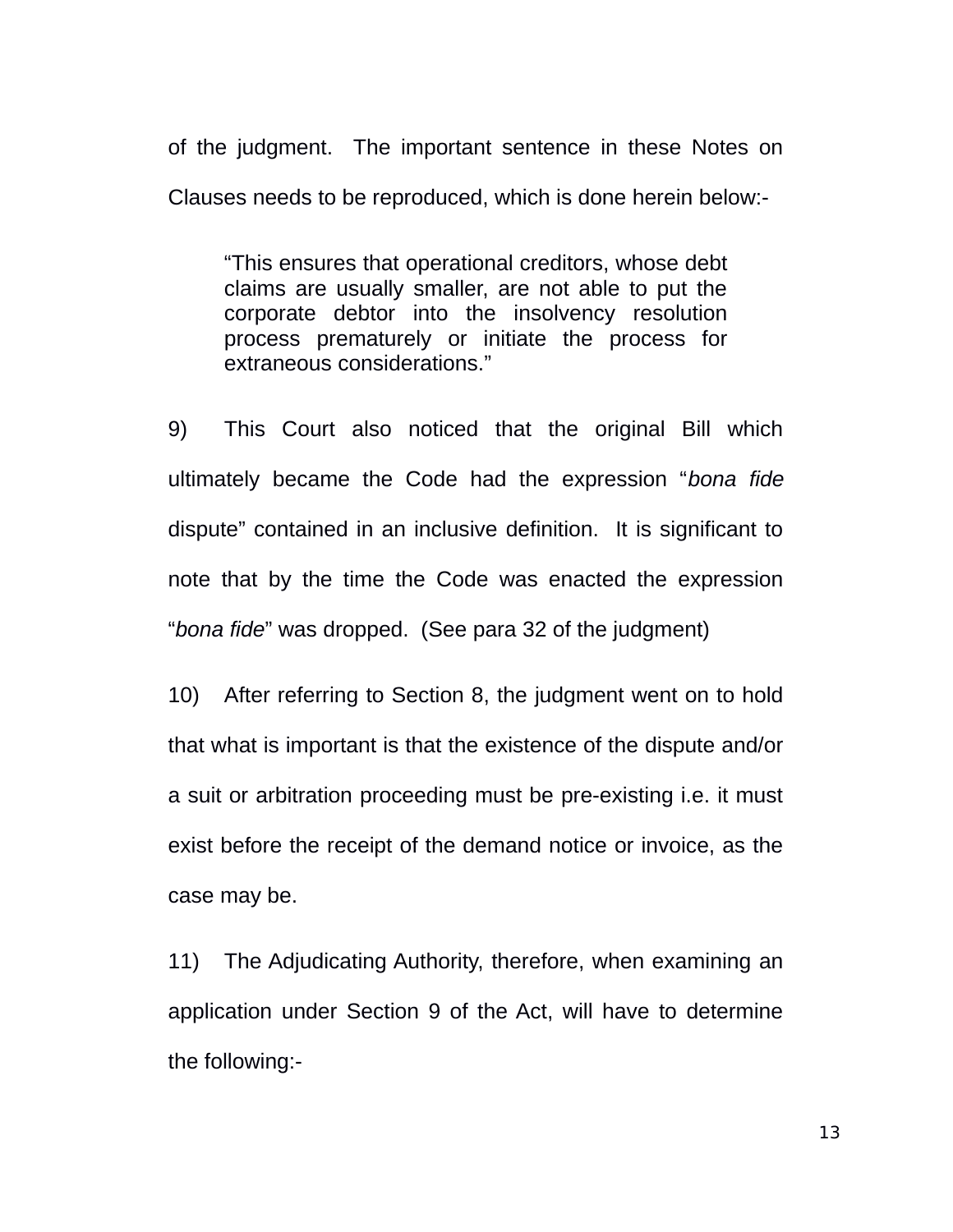(i) Whether there is an "operational debt" as defined exceeding Rs 1 lakh? (See Section 4 of the Act)

(ii) Whether the documentary evidence furnished with the application shows that the aforesaid debt is due and payable and has not yet been paid?

and

(iii) Whether there is existence of a dispute between the parties or the record of the pendency of a suit or arbitration proceeding filed before the receipt of the demand notice of the unpaid operational debt in relation to such dispute?

If any one of the aforesaid conditions is lacking, the application would have to be rejected. Apart from the above, the adjudicating authority must follow the mandate of Section 9, as outlined above, and in particular the mandate of Section 9(5) of the Act, and admit or reject the application, as the case may be, depending upon the factors mentioned in Section 9(5) of the Act. (Para 34).

12) In para 38, this Court cautioned:

"We have also seen that one of the objects of the Code qua operational debts is to ensure that the amount of such debts, which is usually smaller than that of financial debts, does not enable operational creditors to put the corporate debtor into the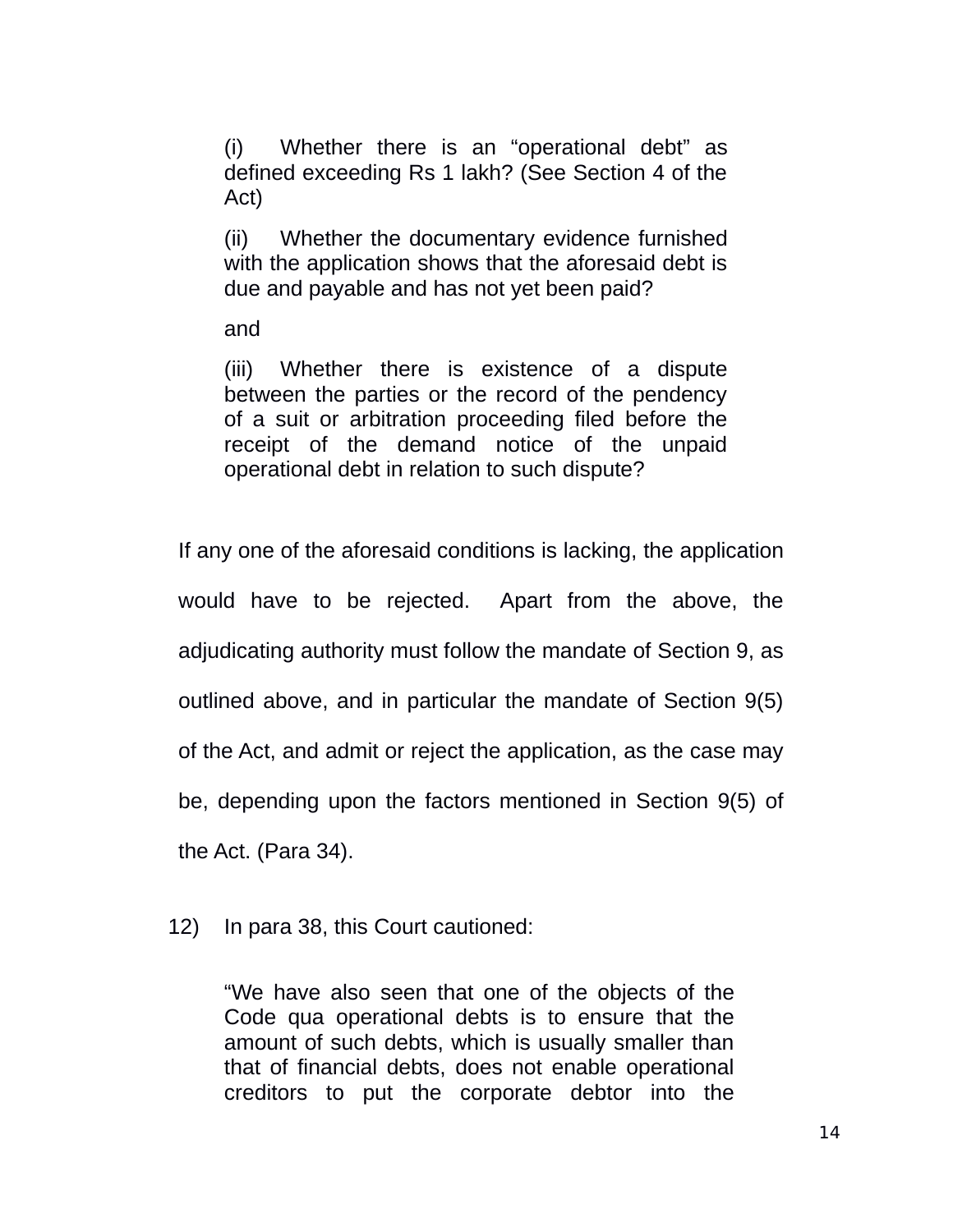insolvency resolution process prematurely or initiate the process for extraneous considerations. It is for this reason that it is enough that a dispute exists between the parties.

Finally, the law was summed up as follows:-

"**51.** It is clear, therefore, that once the operational creditor has filed an application, which is otherwise complete, the adjudicating authority must reject the application under Section 9 (5)(2)(d) if notice of dispute has been received by the operational creditor or there is a record of dispute in the information utility. It is clear that such notice must bring to the notice of the operational creditor the "existence" of a dispute or the fact that a suit or arbitration proceeding relating to a dispute is pending between the parties. Therefore, all that the adjudicating authority is to see at this stage is whether there is a plausible contention which requires further investigation and that the "dispute" is not a patently feeble legal argument or an assertion of fact unsupported by evidence. It is important to separate the grain from the chaff and to reject a spurious defence which is mere bluster. However, in doing so, the Court does not need to be satisfied that the defence is likely to succeed. The Court does not at this stage examine the merits of the dispute except to the extent indicated above. So long as a dispute truly exists in fact and is not spurious, hypothetical or illusory, the adjudicating authority has to reject the application."

13) Following this judgment, it becomes clear that operational

creditors cannot use the Insolvency Code either prematurely or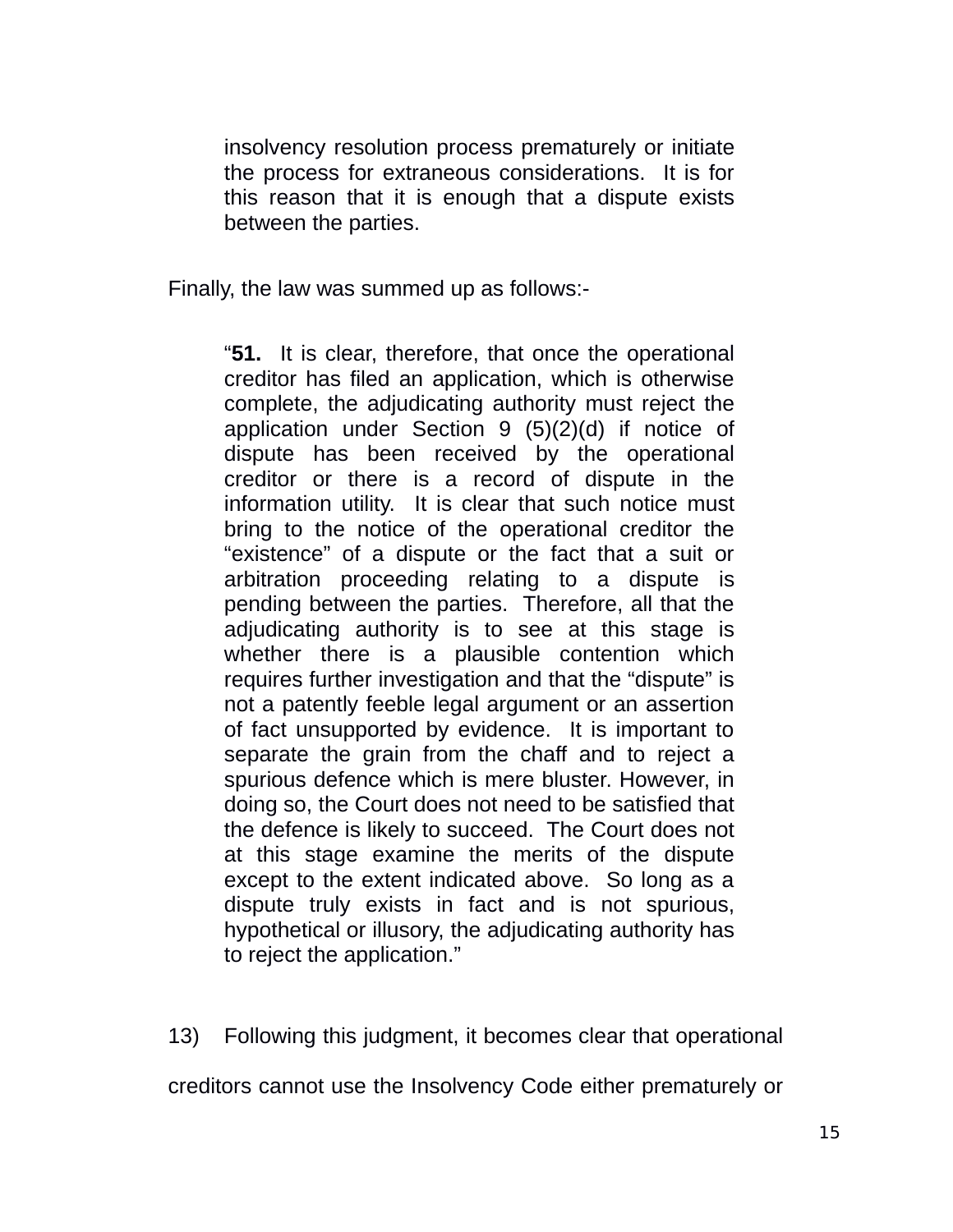for extraneous considerations or as a substitute for debt enforcement procedures. The alarming result of an operational debt contained in an arbitral award for a small amount of say, two lakhs of rupees, cannot possibly jeopardize an otherwise solvent company worth several crores of rupees. Such a company would be well within its rights to state that it is challenging the Arbitral Award passed against it, and the mere factum of challenge would be sufficient to state that it disputes the Award. Such a case would clearly come within para 38 of *Mobilox Innovations (supra)*, being a case of a pre-existing ongoing dispute between the parties. The Code cannot be used *in terrorem* to extract this sum of money of Rs. two lakhs even though it may not be finally payable as adjudication proceedings in respect thereto are still pending. We repeat that the object of the Code, at least insofar as operational creditors are concerned, is to put the insolvency process against a corporate debtor only in clear cases where a real dispute between the parties as to the debt owed does not exist.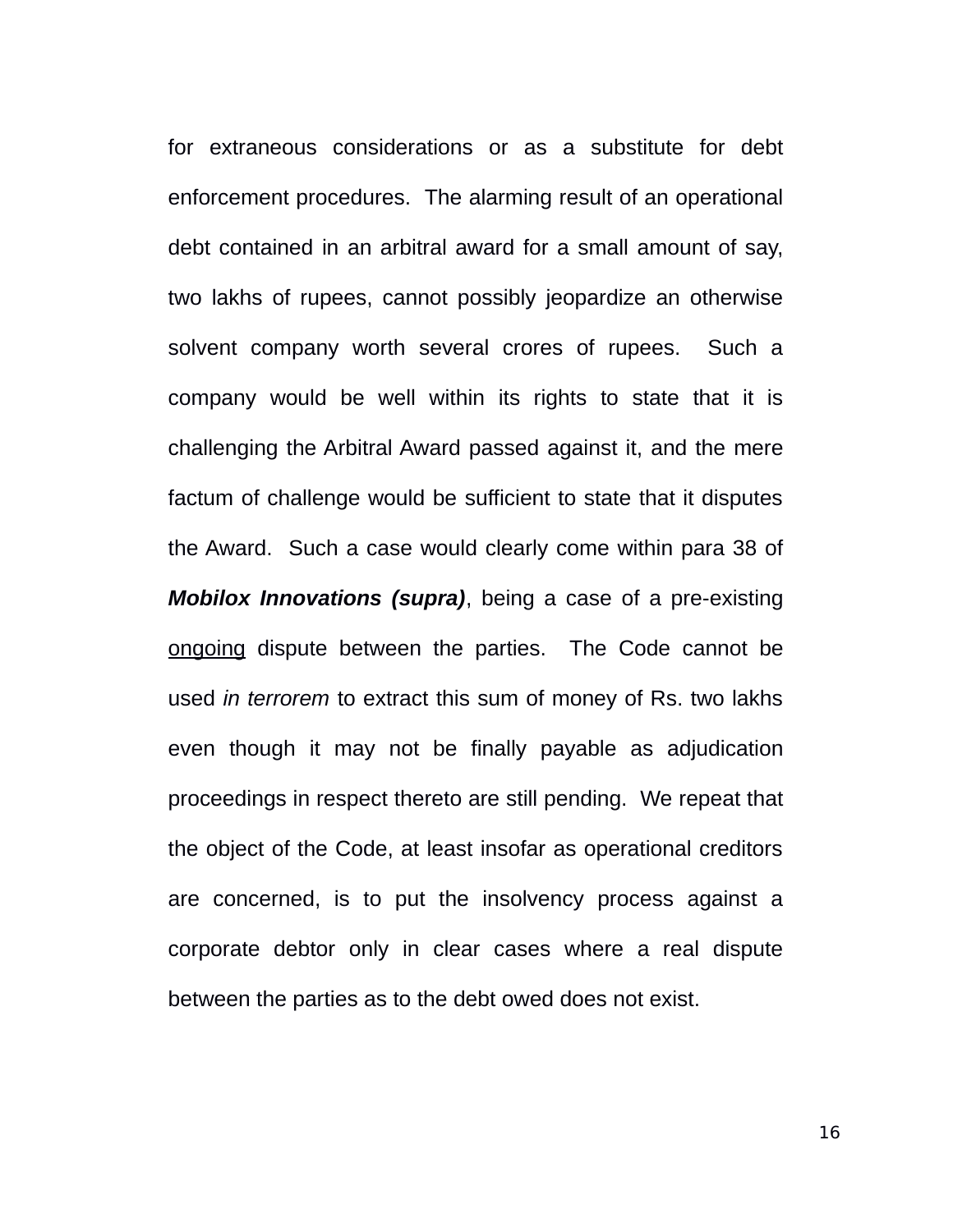14) Mr. Banerji referred us to certain judgments of the English and Singapore Courts. In *Re A Company - Victory House General Partner Ltd.* vs*. RGB P & C Ltd.* [2018] EWHC 1143 (Ch), the Chancery Division of the High Court, in a situation where a debt has to be "*bona fide"* disputed in order to attract the winding up jurisdiction of the Courts in the UK, made it clear that even in a case where a judgment debt is no longer a disputed debt, as it has been finally adjudicated upon, yet if there be a cross-claim which is being adjudicated upon, or which may not even have reached the adjudicatory process at all, would be sufficient to stave off a winding up order. The learned Judge referred to the judgment in *Re Bayoil SA* [1999] 1 WLR 147 as follows, and concluded:-

"**27.** This, of course, is not a case of a disputed debt. There is a judgment debt and it can be enforced immediately. However, Mr. Chivers draws attention to *Re Bayoil SA* [1999] 1 WLR 147, which deals with a case not involving a disputed debt but involving a cross-claim by the company, the subject of the petition or the intended petition, where the amount of the cross-claim exceeds the petition debt. The headnote to *Re Bayoil* recites the essential facts. The petitioner claimed for freight. The established law is there is no defence of set-off available in relation to a claim to freight. The claim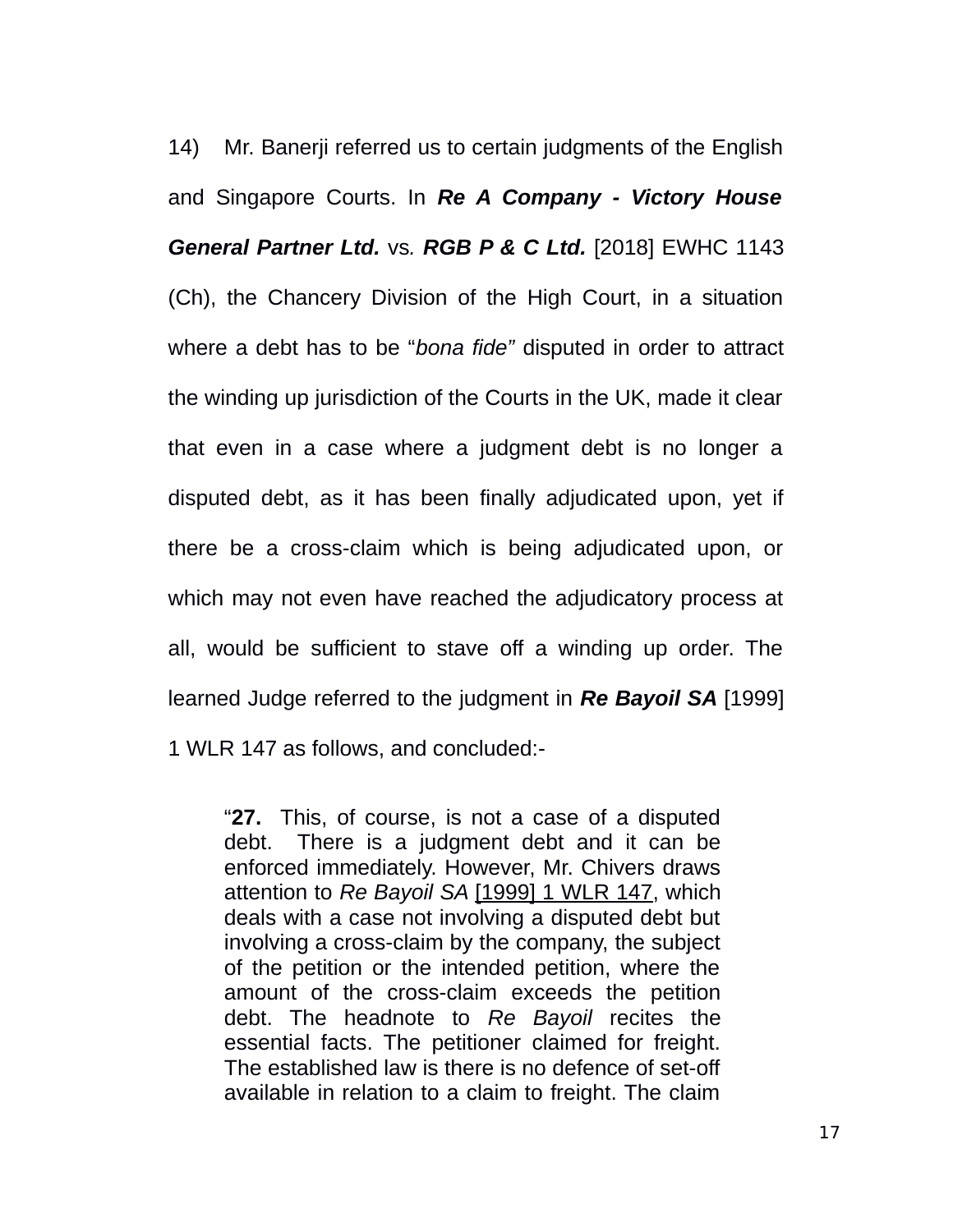went to arbitration and the arbitrators made an award in favour of the petitioner. The petitioner then presented a petition on the basis of the sum determined by the arbitration award. The company applied for the petition to be dismissed or stayed on the ground that it had a genuine and serious counterclaim in an amount which exceeded the petition debt. It was a matter of detail in that case, which the company put forward to advance its case, that it had not been able to litigate that counterclaim. Later cases discussing *Re Bayoil* make it clear that the ability, or inability, to litigate the counterclaim is not of the essence of the principle in this case. So I put that on one side……"

"**32**. I therefore have to ask whether the nascent cross-claim, the claim in restitution which MrChivers has explained to me, is a bona fide cross-claim on substantial grounds. I have no doubt it is a bona fide claim. I have also no doubt it is on substantial grounds. At the moment it seems to me that it is a claim that would succeed but I need not go that far……"

"**34**. Nothing which I have said detracts in any way from the binding character of the judgment which has been made. It may appear to be a strong thing to say that the employer, having failed to comply with a judgment against it, should nonetheless escape the consequences involved in a winding up, but it seems to me that that is the very thing which was considered to be appropriate in the *Bayoil* case and, on the facts of this case, I also consider it is a more just result that the alternative contended for by the petitioner."

15) A recent judgment of the Singapore High Court, contained

#### in *Lim PohYeoh (alias Lim Aster) and TS Ong Construction*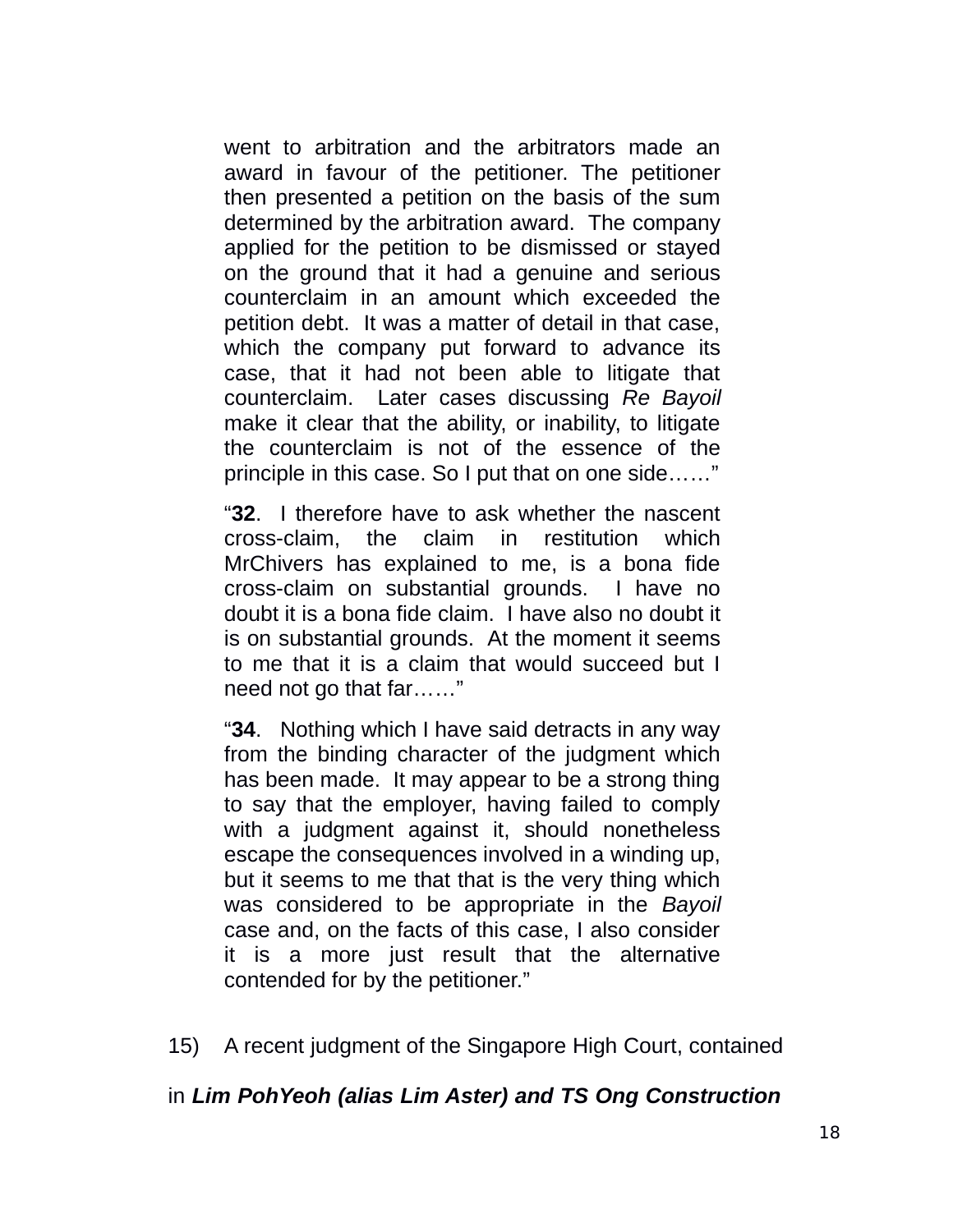**Pte Ltd.** [2016] SGHC 179, was also referred to by Mr. Banerji. Again, in a situation which demands a far higher threshold that has to be crossed before the Insolvency Law can be said not to apply, the Singapore High Court referred to Rule 98(2)(a) of the Rules made under the Bankruptcy Act. The said Rule states that where a debtor appears to have a valid counter claim or cross-demand which is equivalent to or exceeds the amount of debt, the insolvency process will not be put against such debtor. It also referred to the Supreme Court Practice Directions to the same effect. (see paras 43 & 45 of the said judgment)

16) We now come to some of the judgments referred to by learned counsel for the respondent. It is important to note that both the Practice Directions referred to in the U.K. judgment and the Singapore High Court judgment, referred to in *LKM Investment Holdings Pte Ltd.* vs. *Cathay Theatres Pte Ltd.* [2000] SGHC 13, are in situations where the debt needs to be *bona fide* disputed, which is not the situation under our Code. For this reason, it is not possible to agree with learned counsel for the Respondent that a pending proceeding challenging an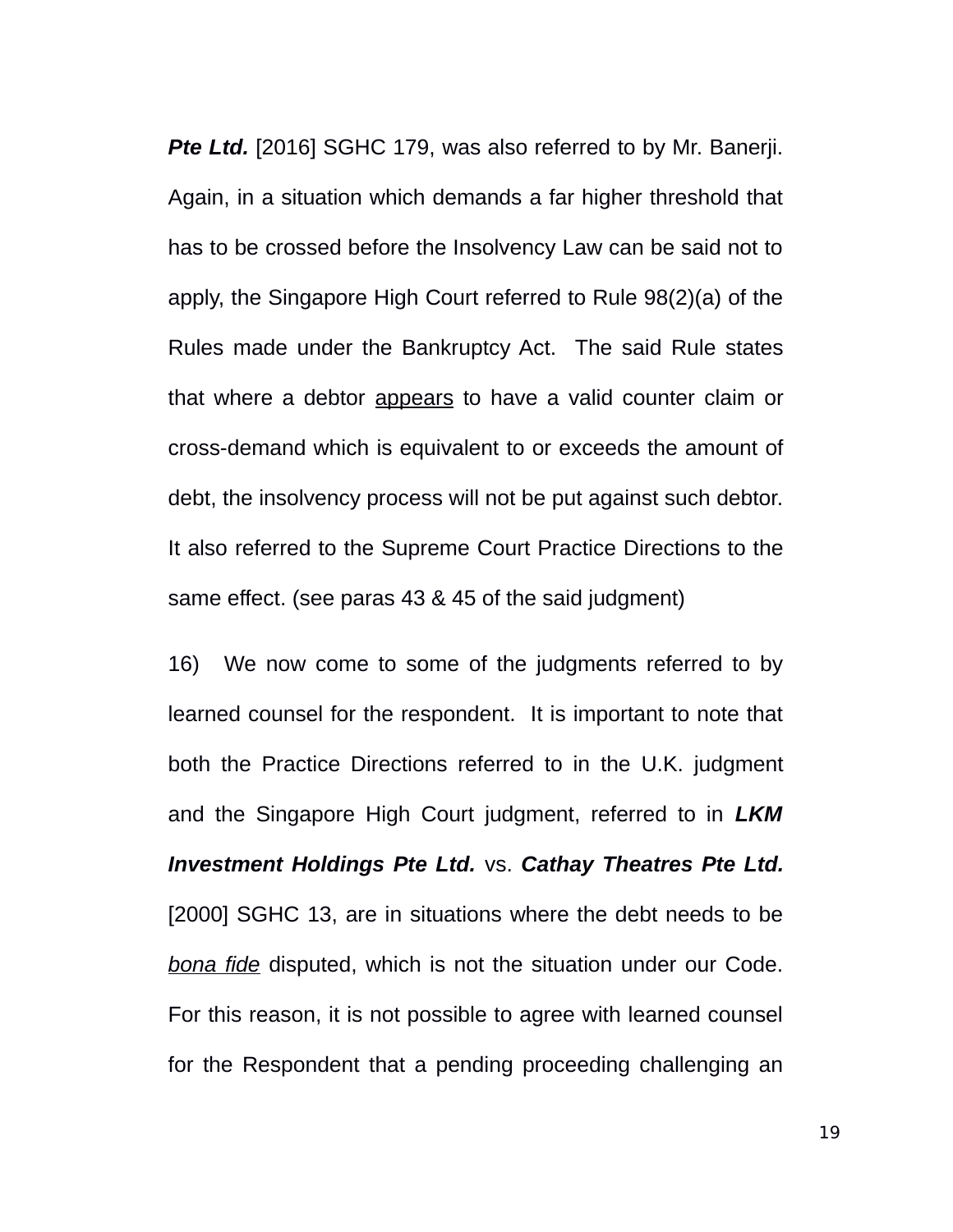award or decree of a tribunal or Court would not make the debt contained therein a debt that is disputed.

17) The Australian High Court judgment also relied upon by the respondent in *Ramsay Health Care Australia Pty Ltd* vs. *Adrian John Compton* [2017] HCA 28 was relied upon to show, in para 111 thereof, that where a judgment debt has been obtained after testing of the merits in adversarial litigation, then in the absence of some evidence of fraud, collusion, or miscarriage of justice, a court exercising bankruptcy jurisdiction will rarely have substantial reasons to investigate whether the debt which emerged in the judgment was truly owed. With respect to the High Court of Australia, we may only state that following *Mobilox Innovations (supra)*, it would be very difficult to incorporate the Australian law into our law. This is for the reason that our judgment in *Mobilox Innovations (supra)* has made it clear that the insolvency process, particularly in relation to operational creditors, cannot be used to bypass the adjudicatory and enforcement process of a debt contained in other statutes. We are, therefore, of the view that the higher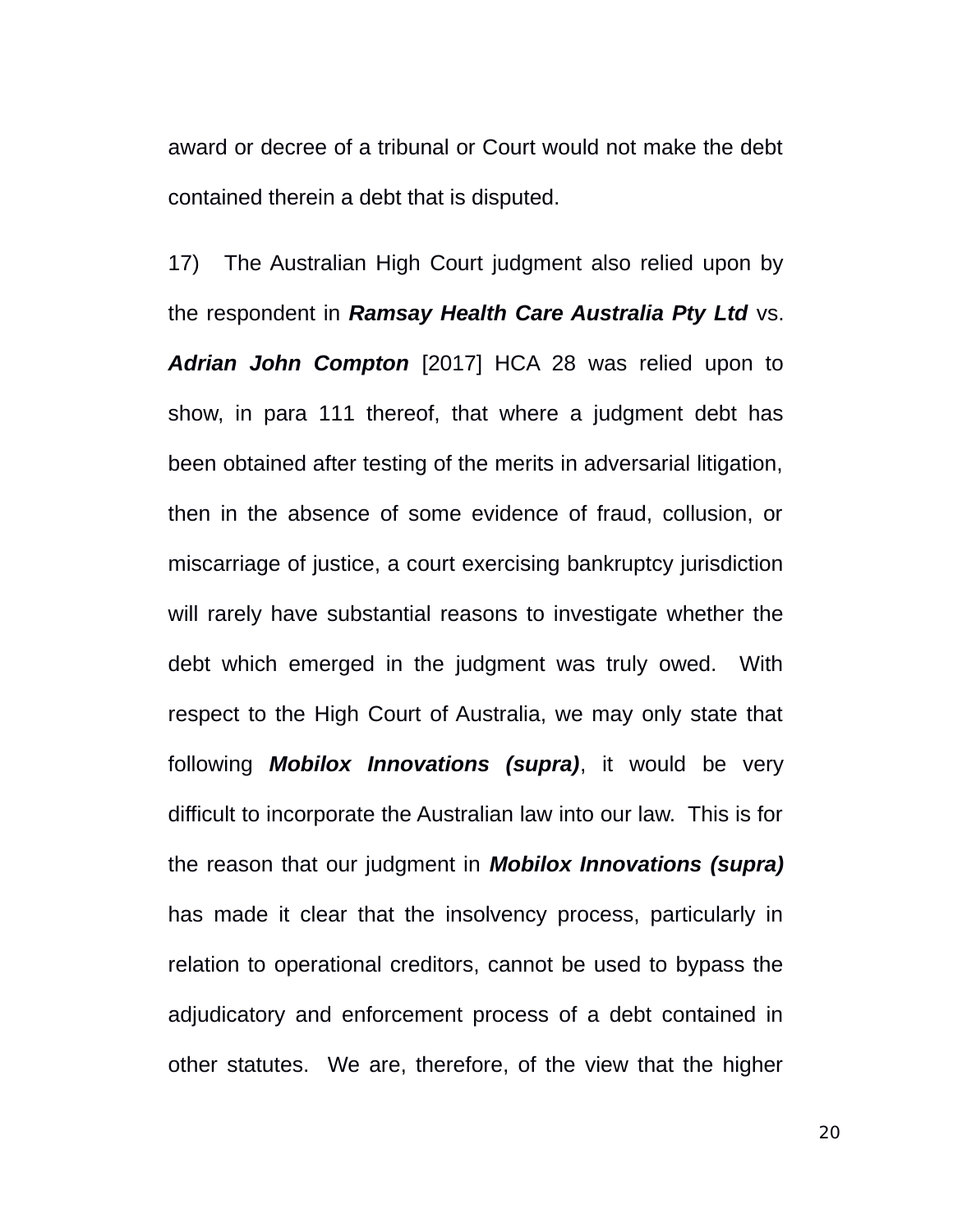threshold of fraud, collusion, or miscarriage of justice laid down by the Australian High Court will have no application to the situation under our Code.

18) We repeat with emphasis that under our Code, insofar as an operational debt is concerned, all that has to be seen is whether the said debt can be said to be disputed, and we have no doubt in stating that the filing of a Section 34 petition against an Arbitral Award shows that a pre-existing dispute which culminates at the first stage of the proceedings in an Award, continues even after the Award, at least till the final adjudicatory process under Sections 34 & 37 has taken place.

19) We may hasten to add that there may be cases where a Section 34 petition challenging an Arbitral Award may clearly and unequivocally be barred by limitation, in that it can be demonstrated to the Court that the period of 90 days plus the discretionary period of 30 days has clearly expired, after which either no petition under Section 34 has been filed or a belated petition under Section 34 has been filed. It is only in such clear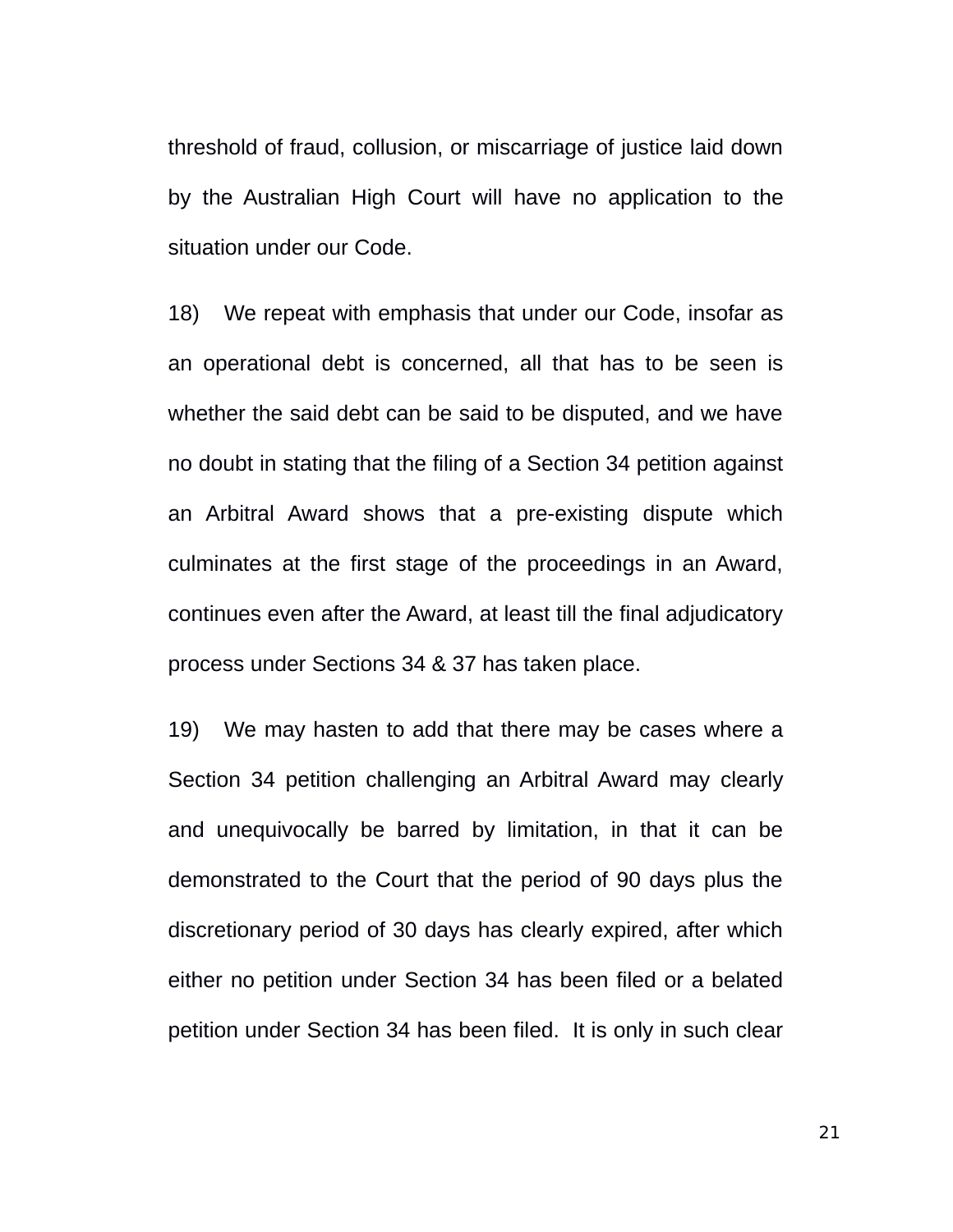cases that the insolvency process may then be put into operation.

20) We may hasten to add that there may also be other cases where a Section 34 petition may have been instituted in the wrong court, as a result of which the petitioner may claim the application of Section 14 of the Limitation Act to get over the bar of limitation laid down in Section 34(3) of the Arbitration Act. In such cases also, it is obvious that the insolvency process cannot be put into operation without an adjudication on the applicability of Section 14 of the Limitation Act.

21) With regard to the submission of learned counsel for the respondent, that the amount of Rs.1.71 Crores stood admitted by Mr. Banerji's client, as was recorded in the Arbitral Award, suffice it to say that cross-claims of sums much above this amount has been turned down by the Arbitral Tribunal, which are pending in a Section 34 petition challenging the said Award. The very fact that there is a possibility that Mr. Banerji's client may succeed on these cross-claims is sufficient to state that the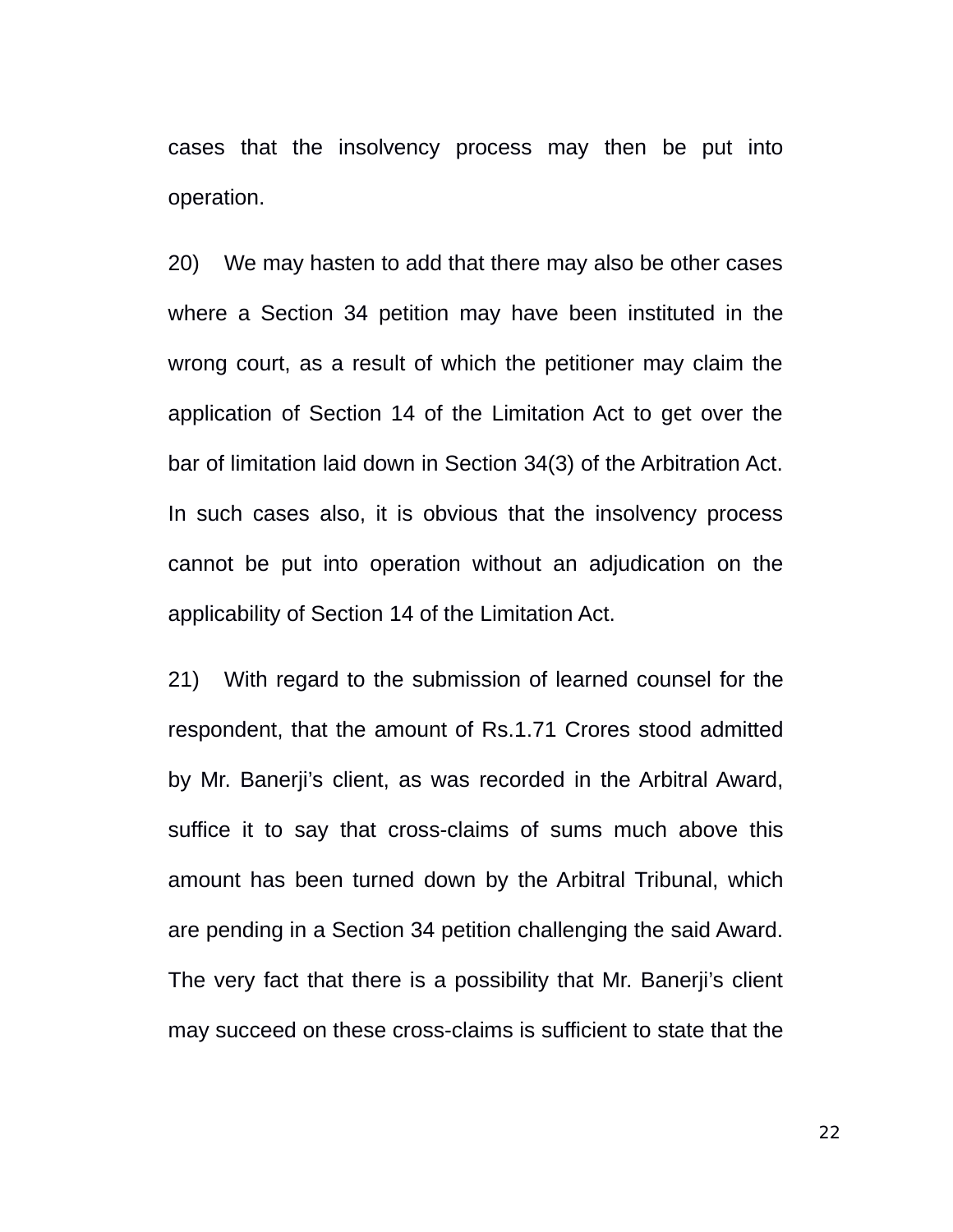operational debt, in the present case, cannot be said to be an undisputed debt.

22) We also accept Mr. Banerji's submission that the Appellate Tribunal was in error in referring to Section 238 of the Code. Section 238 of the Code would apply in case there is an inconsistency between the Code and the Arbitration Act in the present case. We see no such inconsistency. On the contrary, the Award passed under the Arbitration Act together with the steps taken for its challenge would only make it clear that the operational debt, in the present case, happens to be a disputed one.

23) We are also of the view that the Appellate Tribunal, when it relied upon Form V Part 5 of the 2016 Rules to state that the operational debt would, therefore, be said to have been proved, missed the vital sub-clause (iii) in para 34 of *Mobilox Innovations (supra)*. Even if it be clear that there be a record of an operational debt, it is important that the said debt be not disputed. If disputed within the parameters laid down in